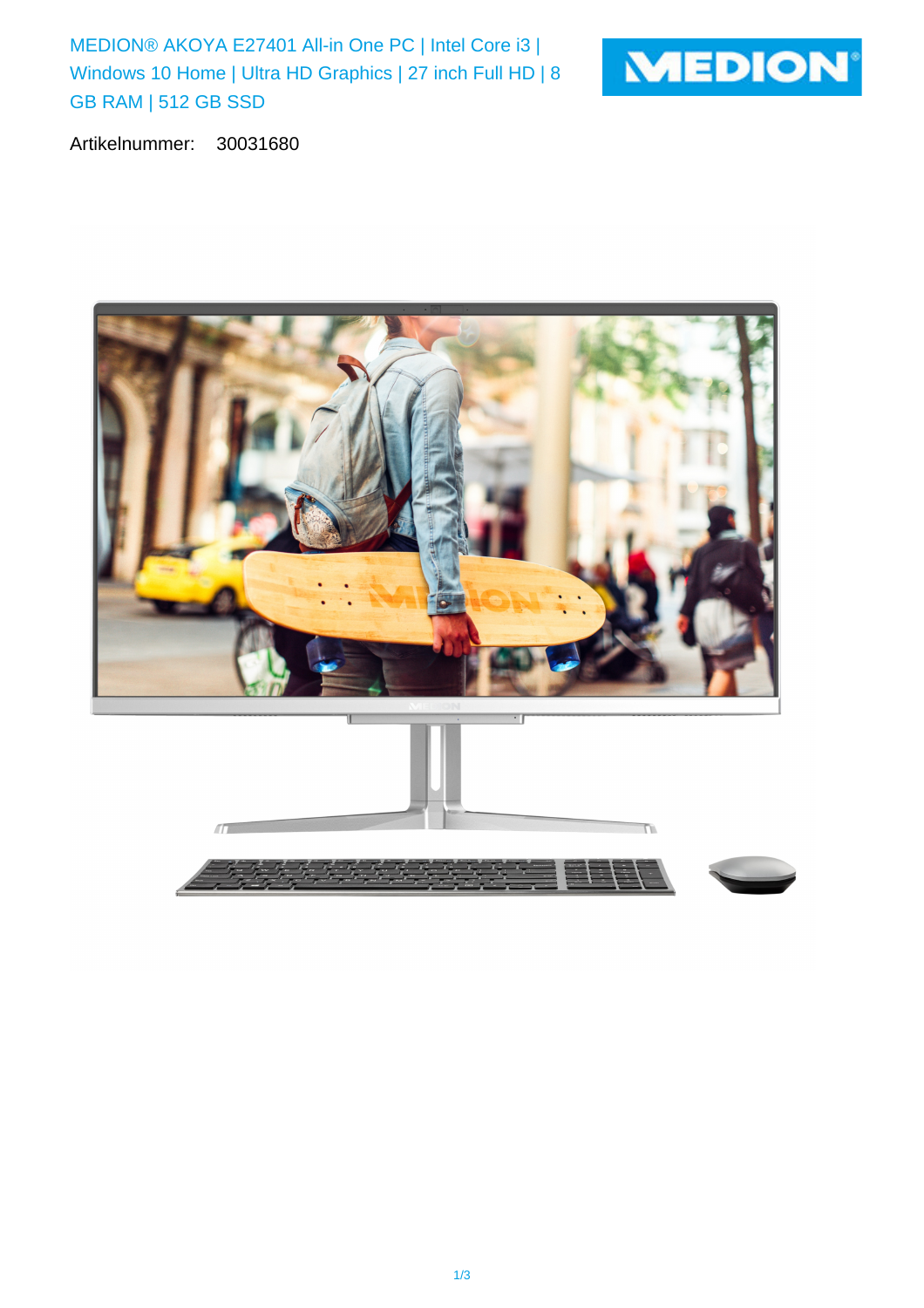MEDION® AKOYA E27401 All-in One PC | Intel Core i3 | Windows 10 Home | Ultra HD Graphics | 27 inch Full HD | 8 GB RAM | 512 GB SSD



Artikelnummer: 30031680

Hoofdeigenschappen Processor (CPU)

- Processortype : Intel Core i3 10. Gen
- Processornummer : Core i3-1005G1
- Processorsnelheid : 3,4 GHz
- Aantal processorkernen : 2
- Cache (MB) : 4,00

**Software** 

- Besturingssysteem : Windows 10 Home Videokaart (GPU)
- Videokaart-model : Intel® Iris® Plus
- Videokaart : Geïntegreerde graphics Werkgeheugen (RAM)
- Werkgeheugen : 8GB
- Type werkgeheugen : DDR4 2666 MHz Opslag
- SSD-harddiskcapaciteit : 512GB
- Type harde schijf : SSD
- Optisch opslagapparaat : Geen station Scherm
- Beelddiagonaal : 68,6 cm (27 inch)
- Max. resolutie : 1920x1080
- Schermtype : IPS LCD
- Aspectratio : 16:9
- Schermtype : Mat
- Levering MEDION® AKOYA® All-in-One E27401 (MD 62252)
	- externe stroomvoorziening
	- Draadloze muis en toetsenbord
	- Garantiekaart
	- Snelstartgids
	- Veiligheidshandboek